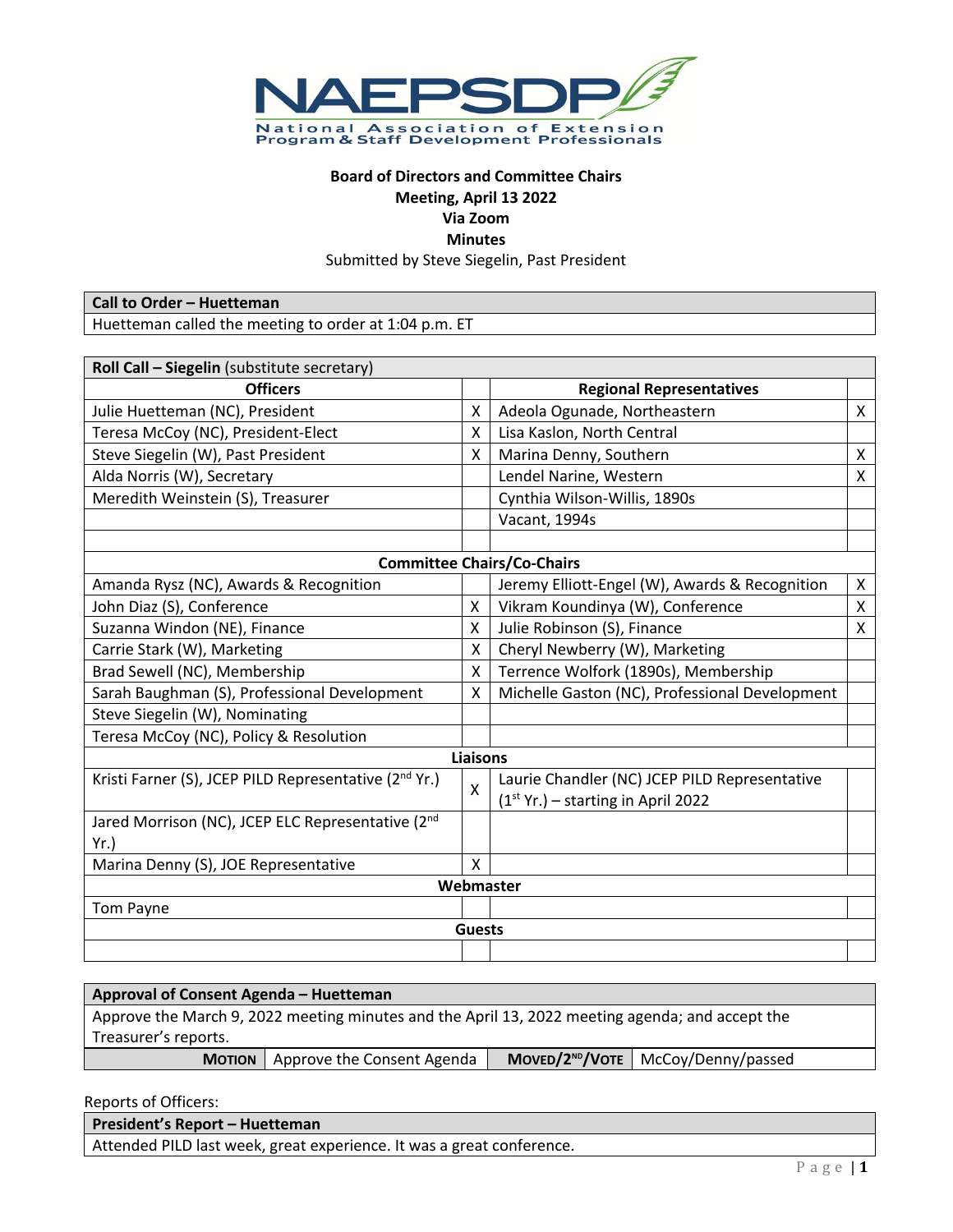The JCEP Board met on Thursday, following PILD. Julie was elected president-elect of JCEP (effective May 1, 2022).

Call for Proposals for NAEPSDP Conference are due May 2, 2022. Please spread the word. The Call for Proposal information needs to be added to the conference webpage Steve shared the Website Policy document via email that was recently approved to guide our efforts

## **Treasurer's Report –**

Treasurer's Report and Budget Update were sent via email. Treasurer's Report (February 28, 2022 – March 31, 2022) Account balances total = \$80,088.53 Net income = (\$776.39) YTD net income: \$2,607.80 Budget Update, March 2022: (\$5,163.84)

Reports of Regional Representatives:

## **Ogunade, Kaslan, Denny, Narine, Wilson-Willis**

Ogunade is working on marketing call for proposals and the conference in the Northeastern region.

Reports of Committees:

**Awards & Recognition –Rysz & Elliot-Engel**

They have revised their POW and are working on the award submission process for 2022.

## **Conference – Diaz & Koundinya**

Seeking proposals and marketing the conference. No proposals are submitted yet, many members are working on Federal reporting.

Diaz will be touring the property this weekend to acquaint himself with the facilities.

Narine gave an update on 2023 conference site location efforts. Finding many locations, but costs are high at some sites. Considering locations in Las Vegas and Salt Lake City. He is working closely with HelmsBriscoe to negotiate with the properties.

The Northeastern Region is responsible to lead the 2024 conference site selection process.

# **Finance – Windon & Robinson**

The committee had a discussion analyzing the feasibility of hiring an Executive Director, as this question has been raised occasionally in the past.

Windon noted that membership dues have been used to support some of the conference expenses.

#### **Marketing – Stark & Newberry**

The committee met with two new members. They are working on list of non-members to send recruitment and conference marketing materials. Looking for administrators to invite and ask to distribute our marketing materials in their systems.

# **Membership – Sewell & Wolfork**

The committee met and revised the POW. We just passed 200 members for 2022, 44 first-time members.

#### **Nominating – Siegelin**

No report

#### **Policy & Resolution – McCoy**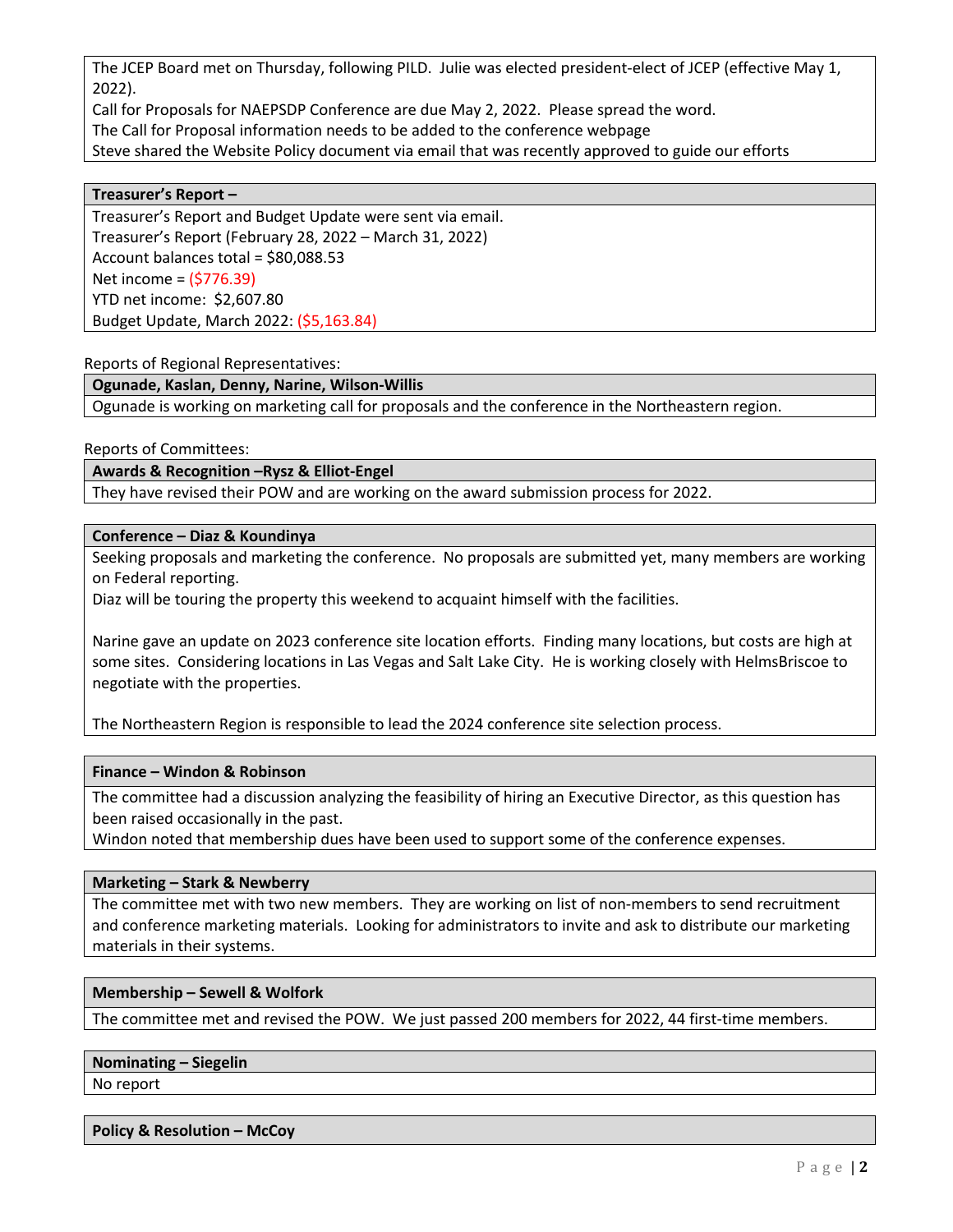McCoy created a Motions of the Board document. This document is available in the 2022 Minutes folder on Box.

She will be working with committees that need to establish charters.

# **Professional Development – Baughman & Gaston**

The Unconference is May 20, 12:30 to 3:00 p.m. ET

The Virtual Summer School Committee met yesterday. The dates are July 15 - 19, 2:00 to 3:00 p.m. ET. The topics will relate to staffing.

Reports of Liaisons:

**JCEP / Extension Leadership Conference (ELC) – McCoy & Morrison**

No report

## **JCEP / Public Issues Leadership Development (PILD) – Farner & Chandler**

The conference was successful. Looking for ways to better solicit NAEPSDP participation in PILD presentations.

## **Journal of Extension – Denny**

Exploring a JOE booth at our conference in December. The goal would be to advance participation and submissions to scholarly journals like JOE. Denny will work with the Conference Committee to explore options.

JOE Board meeting was recently held in Tennessee. The journal has eliminated the backlog of articles from the transition and are now trying to catch up on new submissions.

There are six to seven thousand downloads, monthly. They are collecting analytics now that the new system allows it.

Preparing for the 60<sup>th</sup> Anniversary celebration. Solicitations for testimonials are going out to targeted individuals.

# **Webmaster - Payne**

No report.

| <b>Unfinished Business</b>       |                               |  |                                                   |
|----------------------------------|-------------------------------|--|---------------------------------------------------|
| Approval of 2022 Plans of Work   |                               |  |                                                   |
| <b>MOTION</b>                    | Approve the 2022 POWs         |  | MOVED/2 <sup>ND</sup> /VOTE Denny/Siegelin/passed |
|                                  | with the Conference           |  |                                                   |
|                                  | Committee POW still under     |  |                                                   |
|                                  | development as details for    |  |                                                   |
|                                  | the conference are finalized. |  |                                                   |
| Other unfinished business - None |                               |  |                                                   |

| <b>New Business</b>                                                    |                                                                                                                                                                                   |                             |                      |  |
|------------------------------------------------------------------------|-----------------------------------------------------------------------------------------------------------------------------------------------------------------------------------|-----------------------------|----------------------|--|
| Proposed updates to Extension Leadership Conference liaison assignment |                                                                                                                                                                                   |                             |                      |  |
| <b>MOTION</b>                                                          | The Board recommends to<br>the membership that Article<br>III, Section 7. Liaisons be<br>changed to read in its<br>entirety; "Liaisons to outside<br>associations or groups shall | MOVED/2 <sup>ND</sup> /VOTE | Denny/Ogunade/passed |  |
|                                                                        | be appointed by the<br>President and approved by                                                                                                                                  |                             |                      |  |